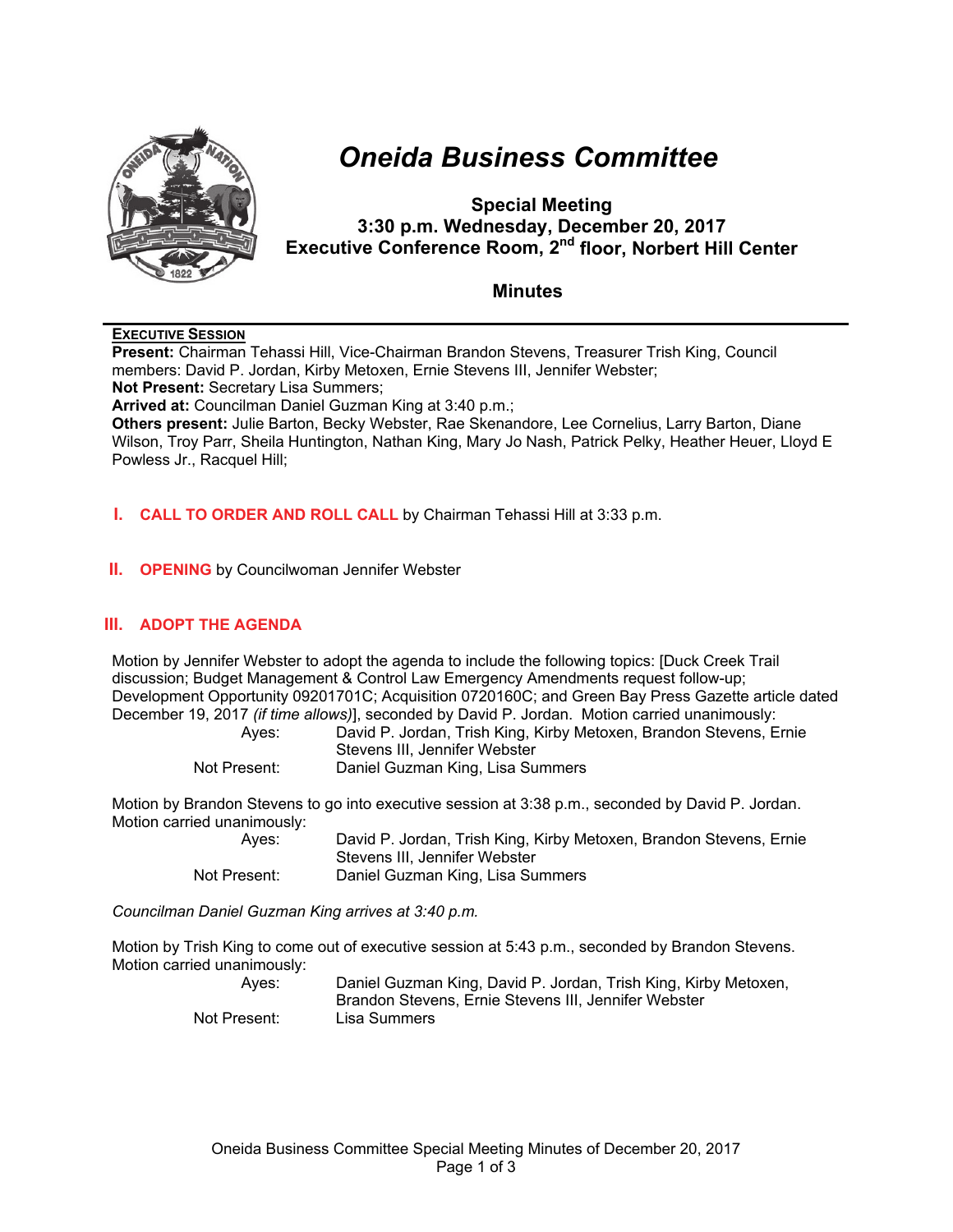#### **IV. EXECUTIVE SESSION**

#### **A. New Business**

## **1. Joint meeting with Oneida Land Commission**

Chair: Rae Skenandore Liaison: Trish King, Treasurer

**a. Duck Creek Trail discussion** – Nathan King, Director/Intergovernmental Affairs & Communications; Kelly McAndrews, Attorney/Oneida Law Office

Motion by Jennifer Webster to proceed with the presented action, seconded by Trish King. Motion carried unanimously:

> Ayes: Daniel Guzman King, David P. Jordan, Trish King, Kirby Metoxen, Brandon Stevens, Ernie Stevens III, Jennifer Webster Not Present: Lisa Summers

**b. Budget Management & Control Law Emergency Amendments request follow-up** – Rae Skenandore, Chair/Oneida Land Commission

Motion by Brandon Stevens to accept the Land Commission's proposed motion to have the Treasurer and Chief Financial Officer to work with the Chair of Oneida Land Commission, seconded by Trish King. Motion carried unanimously:

| Aves:        | Daniel Guzman King, David P. Jordan, Trish King, Kirby Metoxen, |
|--------------|-----------------------------------------------------------------|
|              | Brandon Stevens, Ernie Stevens III, Jennifer Webster            |
| Not Present: | Lisa Summers                                                    |

**c. Development Opportunity 09201701C –** Sheila Huntington, Commercial Leasing Specialist

Motion by Trish King to meet with the Gaming General Manager about potentially vacating as soon as possible one of their facilities, seconded by Brandon Stevens. Motion carried with one opposed:

| David P. Jordan, Trish King, Kirby Metoxen, Brandon Stevens, Ernie |
|--------------------------------------------------------------------|
| Stevens III. Jennifer Webster                                      |
| Danial Guzman King                                                 |
| Lisa Summers                                                       |
|                                                                    |

**d. Acquisitions 0720160C** –Mary Jo Nash, Acquisition Manager

Motion by Trish King to accept this item as FYI, seconded by Jennifer Webster. Motion carried with two abstentions:

| Aves:        | David P. Jordan, Trish King, Kirby Metoxen, Ernie Stevens III, Jennifer<br>Webster |
|--------------|------------------------------------------------------------------------------------|
| Abstained:   | Daniel Guzman King, Brandon Stevens                                                |
| Not Present: | Lisa Summers                                                                       |

**e.** Green Bay Press Gazette article dated December 19, 2017 – Julie Barton, Commissioner/Oneida Land Commission

*Topic not addressed.*